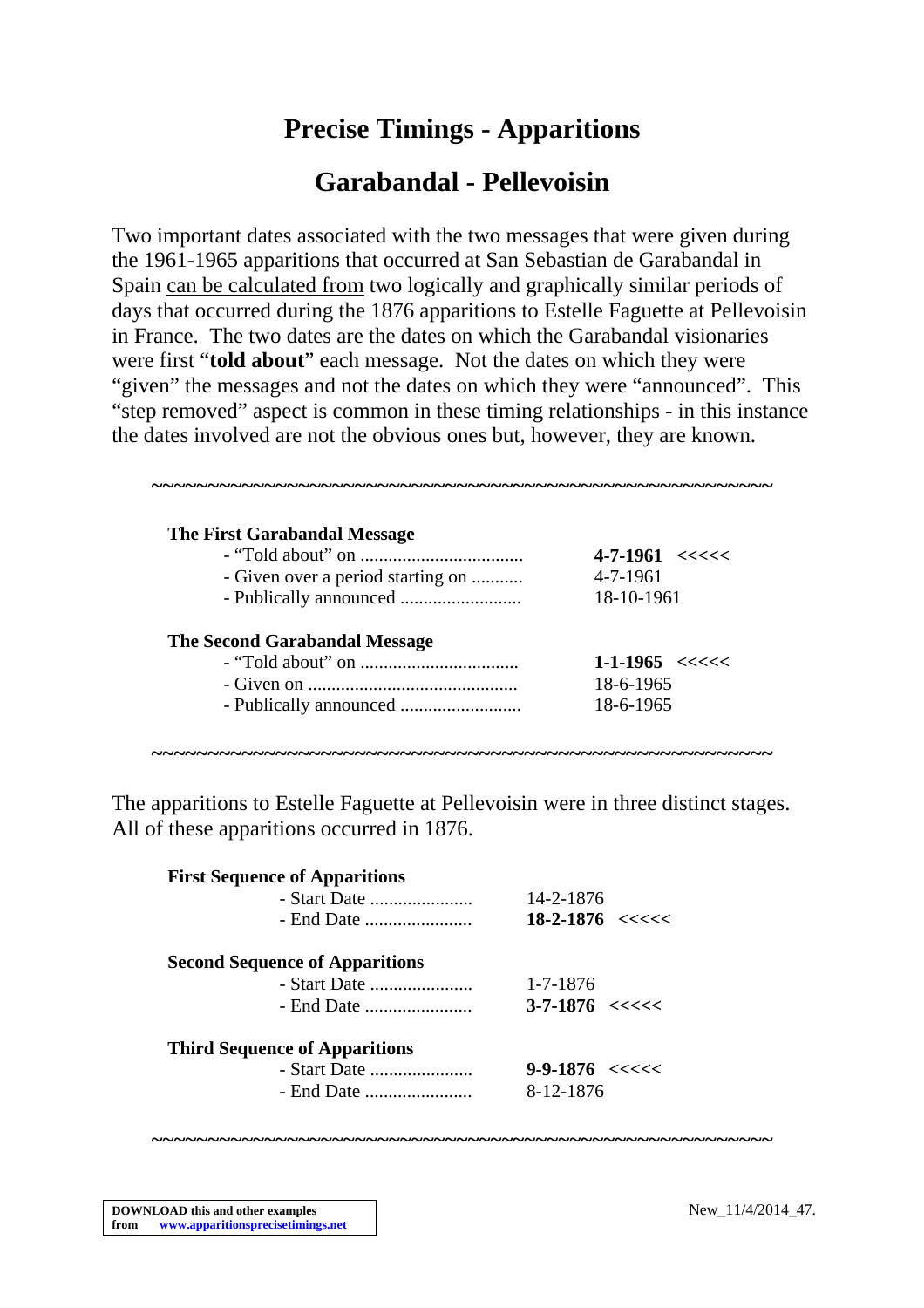#### **The Two Periods of Days (Pellevoisin) and the Two Dates (Garabandal)**

#### **First Period and First "Told About" Date**

(i) The period of days is from the End of the First Sequence to the Start of the Third Sequence (both dates inclusive)

#### **18-2-1876** to **9-9-1876**

 $= 205$  days

 $= 2^4 + 2^7 + 61$  days

(ii) **4-7-(19)61** was the date on which the visionaries were "told about" the First Message of Garabandal.

#### **Second Period and Second "Told About" Date**

(i) The period of days is from the End of the Second Sequence to (again) the Start of the Third Sequence (both dates inclusive)

#### **3-7-1876** to **9-9-1876**

 $= 69$  days

 $= 2^1 + 2^1 + 65$  days

(ii) **1-1-(19)65** was the date on which Conchita Gonzalez was "told about" the Second Message of Garabandal.

The two periods from which the two dates are derived are logically and graphically similar in addition to the mathematical aspect. Also, the order in which they occur is the same order as the order in which the two messages were given. See next page.